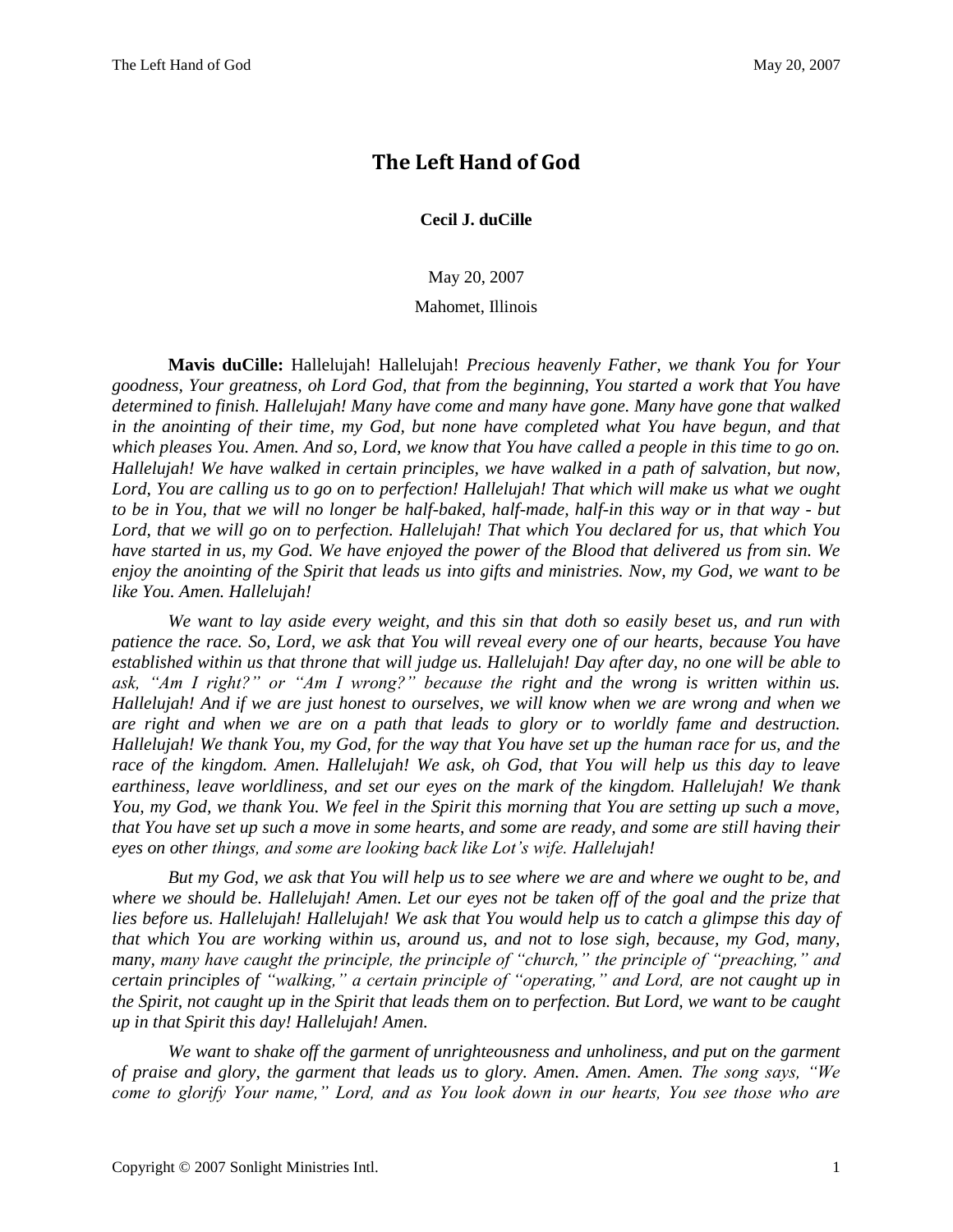*prepared, those who are ready, those who have the desire to glorify Your name. We ask that You will help us, Lord. Help us. Help us, my God, to leave, leave, leave the things that do not profit, the things that are earthly, fleshly, and condemning unto our souls - and to reach out unto You, Who has prepared a way for us that we must walk in. We must walk in it, there is no half-way, there is no quarter way. We must be fully, fully, fully set for that which will bring us into glory, that which will glorify.*

*When we think of glorifying - it is no earthly thing that can describe it and to make us feel that we are glorifying. We know when we hit the mark because the glory of God comes down in our souls and shows where we are and where we ought to be. Help us this day, oh God. We are on the last lap, and we do not want to fail. We want to fully measure up, so God, give us the grace, give us the glory – hallelujah - that we might press on, that we might leave earthly things, and be bound for the things that are glorifying, the things wherein You dwell, in the name of Jesus. Amen.*

**Cecil duCille:** I want to make a few remarks. First of all, I want to say how blessed I am to be with you. It is a real blessing and honor to be with you, to have the strength and the ability to be here and to share with you some of the glory which God has been sharing with us. When we gather together in a meeting like this, the promise of the Lord is that He will be with us, to bless us and to do us good. But in Jesus Christ, there is a certain order. As I sat there and the song service began to go on, I began to see and hear things which are part of the order of God in us today. Praise God.

When we began to sing, "I was born to be Thy dwelling place," it brought before me the scripture that shows that in the end of time there would be a generation born (Ephesians 1:4-12). That means from the time you were born, from the time you were conceived, you were ordained to be part of that generation, that army of God for the end of time.

Now, most of you will look down and say, "Poor me. I am a wretched person," and you cry down yourself. You don't glorify God or see what you are. Yes, even if you find that you are a foot mat, glorify God for being a foot mat, that somebody can walk on you. Amen. Praise God.

I see before me an army of God who doesn't even know who they are. I see a people of God, with whom God is doing something in the end of time, and you don't even know what He is doing. Amen. Your energy, your spiritual energy is a weapon against hell. You talk about glory and you don't even know what you are talking about. The energy of God that comes through you is stopping the devil from doing what he wants to do. Amen. Satan intended to do wreckage here, and you walk in and you disrupt and disturb his whole plan. You don't even know, because you don't recognize who you are.

Get up in the morning and say, "Lord God, I thank You for 'Mary,' I thank You for 'Cecil.'" That means me saying my name and you saying your name. "I thank You, Lord God, for this Cecil that You have given me. I am so wretched and everything else, but I thank You that You can find a way to work in me, to disrupt the works of darkness, to stop Satan in his activities, and to make the world what it ought to be." God said that if the hearts of the children didn't turn to the fathers, what would happen? The earth would be cursed! Malachi 4:6, *And he shall turn the heart of the fathers to the children, and the heart of the children to their fathers, lest I come and smite the earth with a curse.*

What is He talking about? "You mean to say that God would curse His beautiful earth because I didn't do right?" Brethren, it is because of you that the curse is not able to function as it was planned to function by Satan. Hallelujah! Somebody brought in a false doctrine, and the doctrine took the minds of wicked men and they called it Islam. They called it Islam, but do you realize that it is a doctrine of the Church? Islam came out of the Catholic Church. It was the Catholic Church that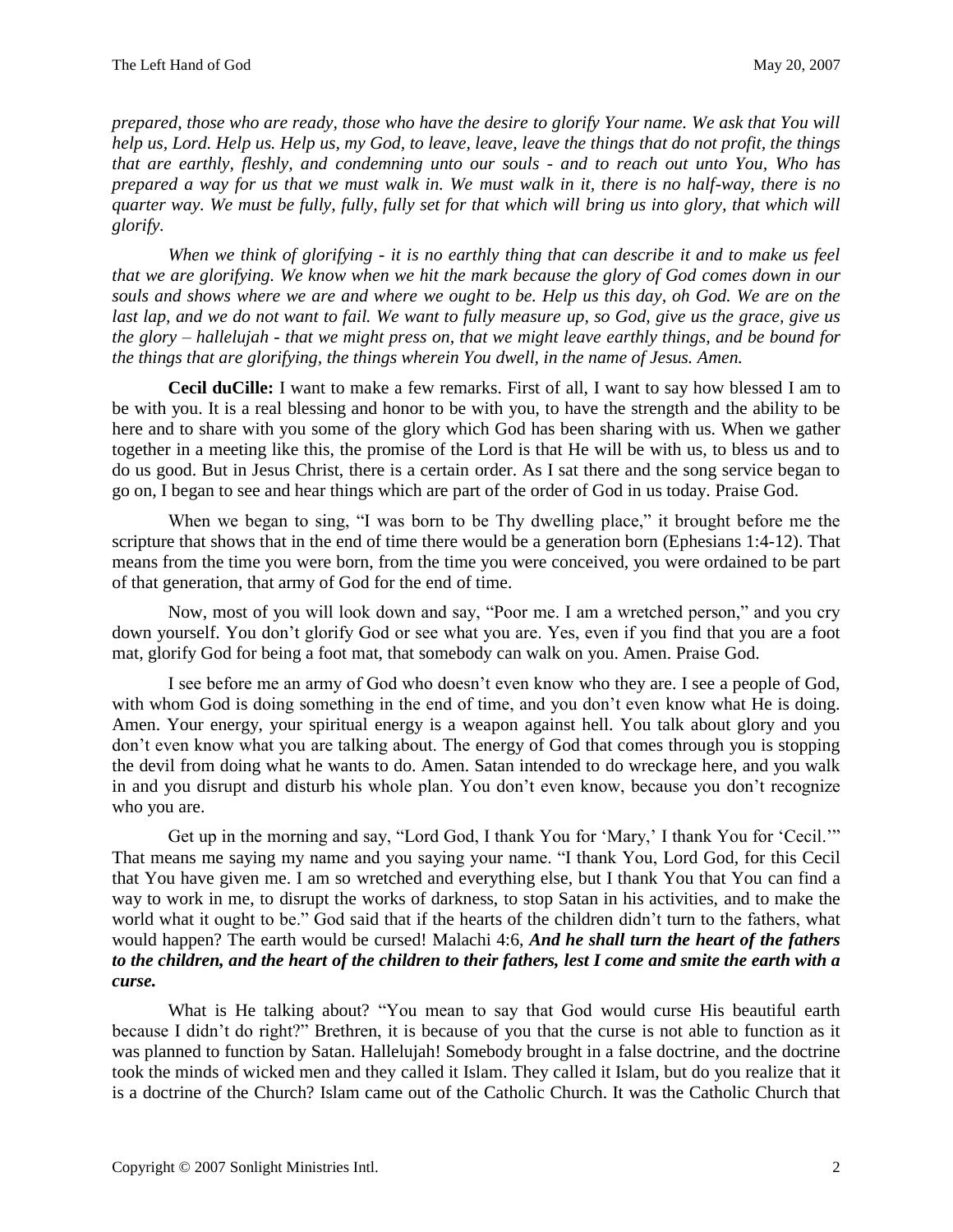first took the sword and said, "If you don't accept the Pope as the head of the Church, we will kill you," and millions were killed. Hallelujah! Now, of course, they are pretending and they are saying, "Oh, these wicked Muslims." It is the wickedness of humanity that is showing forth itself among a group of people who have submitted themselves to this thing. So, God says, "All right." He is calling another set of people who will submit themselves to something else. Amen. "I exalt Thee, Lord God; from this day onward, be King in my heart. Don't allow me to do my own thing, because my way, my desire, is to do my own thing. My God, don't allow me. I want to be a prisoner of God! I want God to dwell in me just like Satan is dwelling in that person out there!" Amen. Look at it this way. He said, *they loved not their lives unto the death* (Revelation 12:11). Amen. They will not love their lives. What is that? Do you know anybody who is like that? The Muslims are like that. They are going and blowing themselves up, killing themselves in order to kill a few people. What is that? That is saying to you that if they reach that stage on that side, brother, you had better quickly get to that stage on the other side because God wants a people who are fearless and who do not think about their own lives! Start teaching these children what the value of life is. The value of life is serving God, walking in the Spirit. No man can kill you, believe it or not. No man can kill you if God wants you to live! The only time anyone can kill you is if God wants you to die. Brethren, please believe me, if God wants you to die, running is not going to help you!

Don't you hear me? This is what God is saying to us as a people. I am making these few remarks before I ask Brother Tom to come and read a scripture for me. Amen. You see, I am warning him that I am going to be asking him to come and read a scripture. I am going to let you in on a little secret. The Holy Spirit gives me certain suggestions. Amen. For instance, the Holy Spirit wants to bless Brother Tom this morning. He wants him to come up here and to read a scripture for you. Amen. So, I am moving according to what is coming to me in the Spirit. Hallelujah! The rest of what may happen, I don't know.

So, the point of us being here, the point of us coming together in the name of the Lord Jesus Christ is because we are people of God. Some of us have gone through hell. Oh, yes. Some of us have gone through hell. Our marriage lives have been wrecked and destroyed by Satan. But do you know what happened? We are here this morning! Satan didn't get to kill us. Satan didn't get to take God out of us. That is why we are here this morning! You are a chosen generation, a royal priesthood! (I Peter 2:9) We used to say "funny," but it is "a peculiar people." You are not "funny," you are just "peculiar." Yes, Satan is afraid of you. He can't understand you. He whipped you and did everything to kill you and then you come up and say, "Jesus, I love You!" Amen. Sin cannot send you to hell because God has planted something in you that will overcome every sin! Amen. Hallelujah! Praise God Almighty!

Brother, come read the scripture for me. I want you to read Psalm 98, and there is one point in it that I want to show you. Hallelujah. The Lord wants your voice to read it, to go against Satan this morning.

**Tom Sigwarth:** Hallelujah! Psalm 98:1, *O sing unto the LORD a new song; for he hath done marvellous things: his right hand, and his holy arm, hath gotten him the victory. 2The LORD hath made known his salvation: his righteousness hath he openly shewed in the sight of the heathen. 3He hath remembered his mercy and his truth toward the house of Israel: all the ends of the earth have seen the salvation of our God. 4Make a joyful noise unto the LORD, all the earth: make a loud noise, and rejoice, and sing praise. 5Sing unto the LORD with the harp; with the harp, and the voice of a psalm. 6With trumpets and sound of cornet make a joyful noise before the LORD, the King. <sup>7</sup>Let the sea roar, and the fulness thereof; the world, and they that dwell therein. <sup>8</sup>Let the floods clap their hands: let the hills be joyful together 9Before the LORD; for he cometh to judge the earth: with righteousness shall he judge the world, and the people with equity.*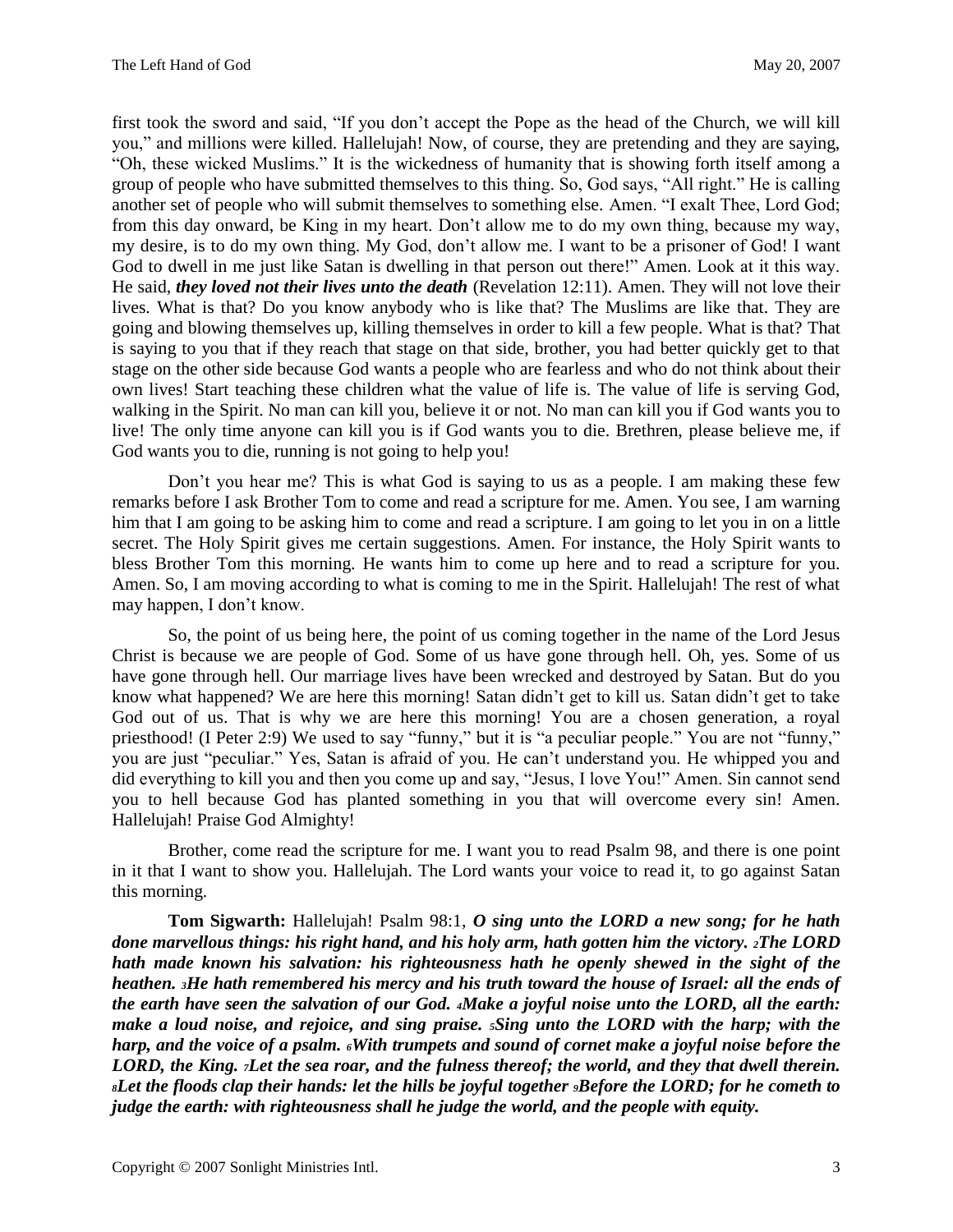**Cecil duCille:** Praise be to God! Thank you. The word that the Spirit brings to me here is *his right hand, and his holy arm, hath gotten him the victory.* God has a right hand. If God has a right hand, that means He also has a left hand. Amen. You notice that many of the mighty men of God were left-handed. For example, David was a left-handed person. Now, why did the scriptures say that David was left-handed? Because it was giving us a hint about something of the truth that is hid in the scriptures. Right along in scriptures you find little hints that point to certain truths that you would never see in a hundred years. David was left-handed because God was saying that David and the people of Israel were the "left hand of God."

All right, now, David went to the Lord and said, "Lord, the Philistines have come up to fight me. Shall I go out and fight them?" (II Samuel 5:19). Now, I don't know if you think that you are so independent that you can do things without asking God. But I am telling you; begin to get into the habit of asking God if you can go out to the stores this morning. So, David went and asked God and God said, "Yes, go up against them and you will overcome them."

Now, what would you do, Brother Peter? What would you do, Brother David, if God told you, "Yes, the victory is yours"? If you are like me, then you would get up, rush out and tear them to pieces. But David knew God a little bit more than I would have. So, he went up to the battle, but as a general, he knew that every battle had a certain order for victory. He went up but he stopped long enough to ask, "God, now that we are here, what is the order of battle?"

Now, the right hand and the left hand work together. Your right hand can lift so much, your left hand can lift so much, but when you put them together, both hands will lift three times more than each hand by itself. So, the left hand of God must ask the right hand to work first. The right hand is going to direct the battle, not the left hand. So God said, "Don't move. Divide your people into three companies, hide behind the mulberry trees, and when you see My signal - I am going to shake the leaves - then the victory will be yours" (II Samuel 5:23-24). Do you know what happened? When the leaves started to shake, the battle was over! The right hand of God had smitten them, and they only went to mop up.

Therefore, we are the left hand of God. In other words, we are the part of God that is in the natural. Amen. We are in the natural. God wants us to realize that God uses us, just like a man will use his left hand with his right. If God sends you over there to pray for somebody, go, but when you go, find out what God wants you to say and what God wants you to do. Amen. This thought came in when we were singing and praising, and God said, "You are My left hand."

Turn to Joel 2. You know, we have heard these things many times, but sometimes we get a new revelation on the revelation that we had before. Sometimes we get a new revelation on the new revelation, and that is what it is like. We will read from verse 28, *And it shall come to pass afterward, that I will pour out my spirit upon all flesh; and your sons and your daughters shall prophesy, your old men shall dream dreams, your young men shall see visions:*

Now, God is talking about a special time and a special pouring out of His Spirit and I want you to notice what the pouring out of His Spirit does, because He says He is going to pour out His Spirit upon all flesh. That means that the Spirit of God will be poured out upon the left hand, or the Body of Christ. The Spirit will be poured out at the same time upon the Right Hand, which is the Spirit of God Himself to be with them. The Spirit will be poured out upon the Baptists. The Spirit will be poured out upon the Methodists. The Spirit will be poured out upon the Democrats. The Spirit will be poured out on the Republicans. The Spirit will be poured out on every class of sinner that there is. And watch what is going to happen! We will have the old men dreaming dreams, we will have the young men having visions. In other words, we will have what we would call a "move of the Spirit," because the Spirit is upon us! Amen.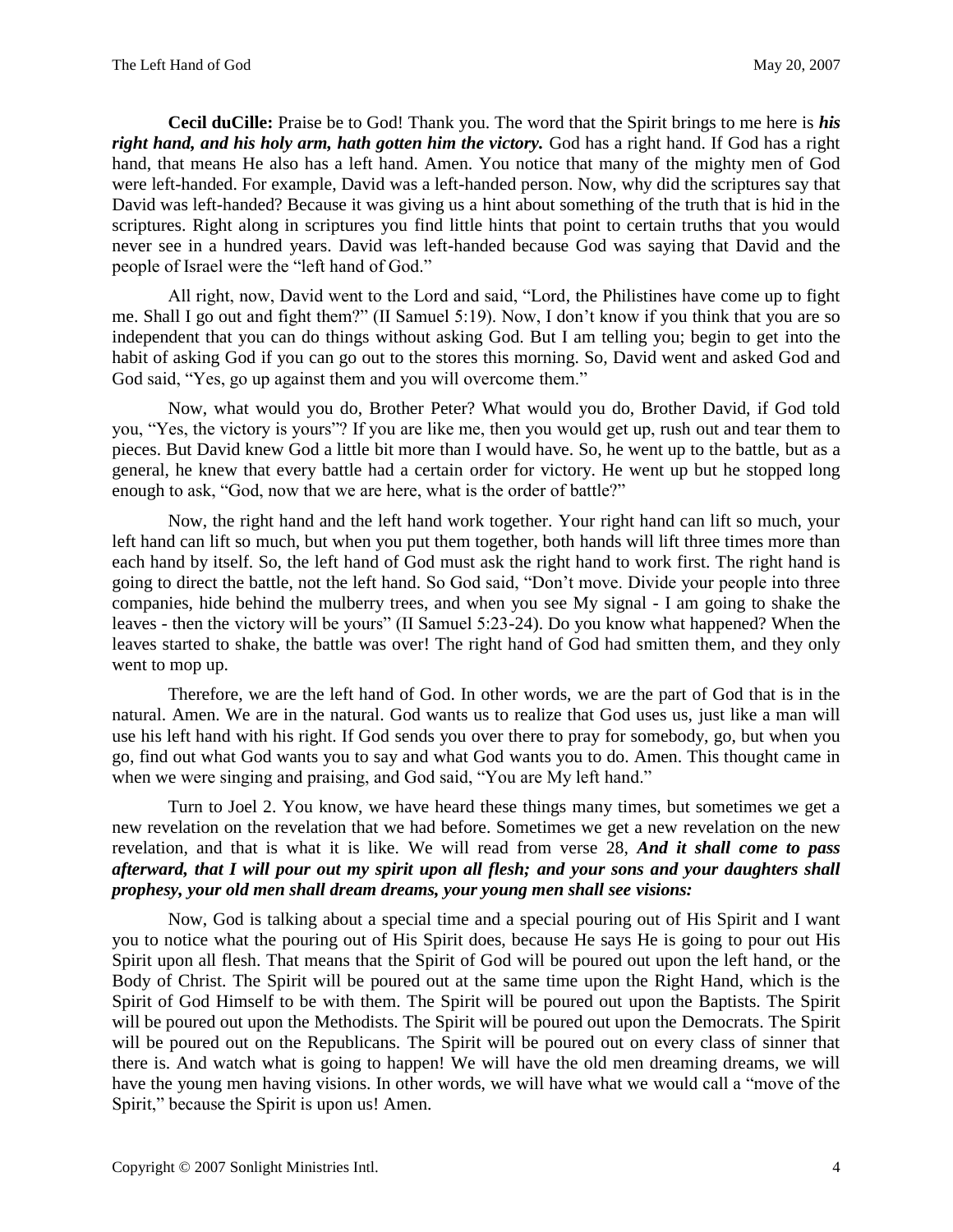Let's read a little more. Joel 2:30, *And I will shew wonders in the heavens and in the earth, blood, and fire, and pillars of smoke.* That is the same pouring out of the Spirit. The Spirit that is quickening you is the same Spirit that is causing blood and fire. Now, you know that blood means that somebody is going to die. Amen. Fire and pillars of smoke means atomic bombs are going to go off in the earth. You know, somehow or the other, somebody said that they didn't read about the atomic bombs in the Bible. I'm glad God didn't write it there, because somebody would have made it before. Amen. So, the pillars of smoke are caused by the atomic weaponry that is going to be used in the world, and they have a great, terrible pillar of smoke going up into the stratosphere. And, of course, there would be blood, and there would be fire. *31The sun shall be turned into darkness, and the moon into blood, before the great and the terrible day of the LORD come.*

Now, I want you to understand what we are talking about. I have seen the sun turn into darkness, but guess what? It was a shadow that came over me. In other words, we had an eclipse, and all the animals thought it was night and they started carrying on, and the weather dropped 30 degrees. Hhmm? Thirty degrees, just while the thing passed over. So, we can understand what is going to happen. You have to get your warm clothes ready, because if the sun turns into darkness, it is going to be cold down here.

*<sup>32</sup>And it shall come to pass, that whosoever shall call on the name of the LORD shall be delivered:* Remember now, it shows that there is a time when we are going to need deliverance. Believe me, brethren.

I remember we were in California one time, and we set a date for a baptism, and we did not know that it would be the coldest day of the year. When we went out to that baptismal pool, everybody was shivering. Now, I come from Jamaica originally, and now Florida, you know. Down there we don't know anything about cold, but I couldn't let down God. The people wanted to be baptized, though they were shivering. So, Brother Smiley was beside me and we both went into the water and, brother, we were dying. We were in ice water. He whispered to me, "I am COLD!" I said, "Let us pray." Both of us held to God and said, "God, send Your warmth to us." Believe you me, it was so comfortable that we didn't want to come out of the water. We stood there for over an hour and baptized the people. They would come in shivering, and go get their cover up and put on clothes and everything, and we had to remain there in the pool. And it was WARM. Amen. I love God! Yeshua! I love God! Amen. I love God! Amen.

He will do anything. Don't you understand? Anything you can ask Him for, He will do it. The truth is, most of the things that you ask God for, it is God that put it in your mind to ask Him for it. Amen. Believe you me, God is a Savior to the uttermost (Hebrews 7:25). It means to say, no matter how sinful I am, no matter how wretched I am, that is no barrier to God. He said that anyone in that day that shall call on the name of the LORD shall be delivered (Joel 2:32). Isn't that wonderful? You see, it is a state of mind. I am not a psychologist or anything like that, but I am telling you that God Almighty made that mind that you have. He made that mind that you have and that mind controls this body much more than you know. Anything you can believe can come to pass. Are you with me? Anything that you can believe can come to pass. If you can believe that you will fly, you will fly. You see, the problem is that it is hard for you to believe that you will be able to get up and fly. But if you are in such a trouble that you have to leave a place, you have to move out from one place to the other, God will take you out of there before you know it. Amen.

I am telling you from experience that the Bible that you have is only a book of suggestions. It suggests things, but the mind that you have is a source of power and action. Hallelujah! You don't have to grow old. You don't have to grow weak. It is according to how you believe. If you believe that you are old and weak, and that you are going to get it, then you are going to get it. If you believe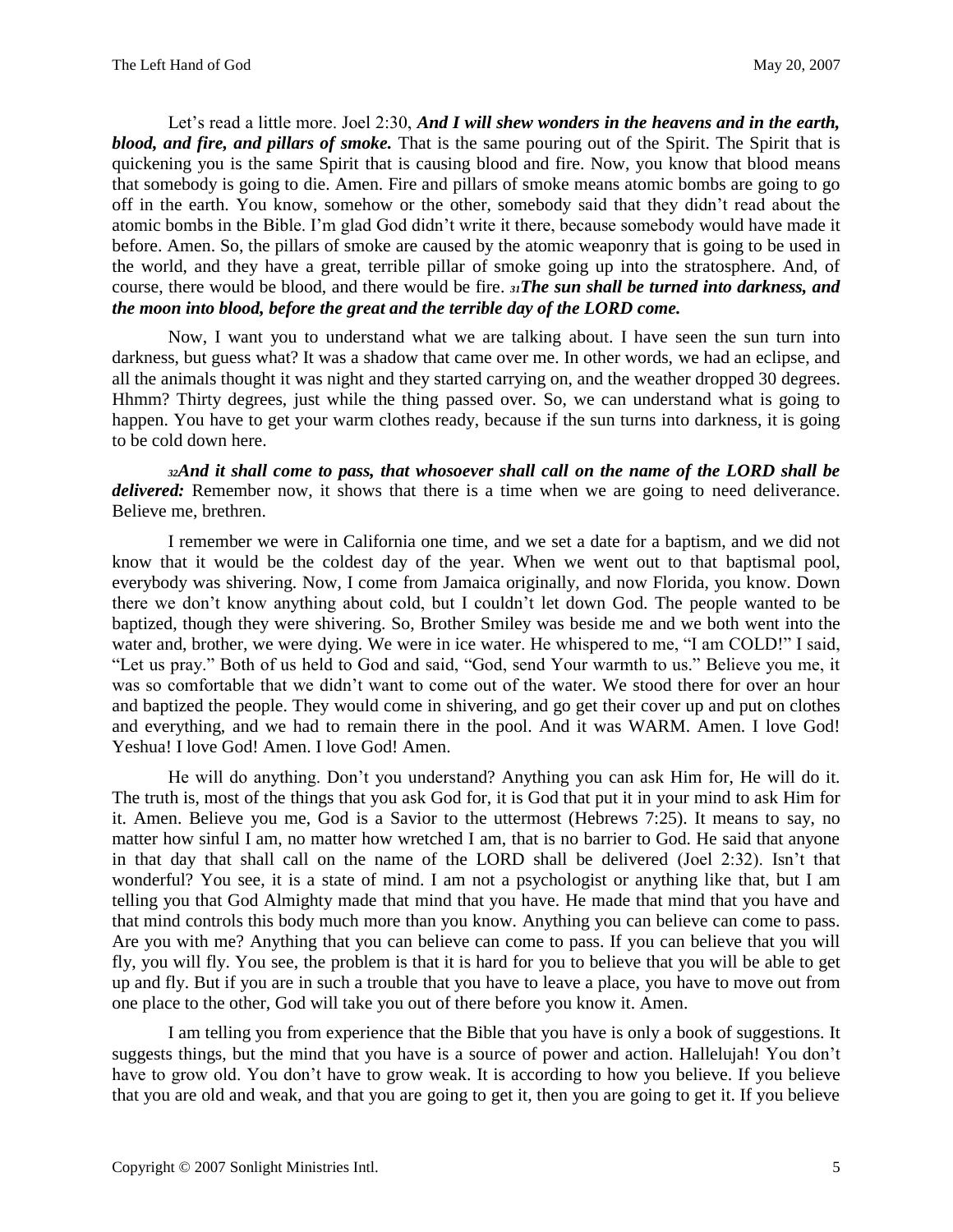that the God in you is a consuming fire, that He is energy and life, you will have energy and life. Moses said to God, "I am 80 years of age and I am just as when I was a young man when You called me and sent me out." The Bible said, *his eye was not dim, nor his natural force abated* (Deuteronomy 34:7). Hear me now! You can go to bed old and get up young, if you can believe it. I know it is hard for you to believe it, but if you believe God, you can believe anything! Jesus said to the brethren, in another suggestion to their minds, *All power is given unto me in heaven and in earth* (Matthew 28:18). That means that God the Father has given me power, so that I can not only create movement on earth, but I can create movement in the heavens. Oh, glory to God! Hallelujah! Then He made the suggestion. He said, "You go with My authority, and preach the gospel." Amen.

Do you know what He said to me when He sent me out? I was talking to Jesus as a person sitting down there and He said, "No man shall stand before you all the days of your life: as I was with Moses, so shall I be with you" (Joshua 1:5). My God, help us. Help us! Eighty years I have not been defeated. Hallelujah!

The first house that we bought, we moved in with a contract, you know. A brother helped us to get the house and everything like that. But I had a contract with the Lord. I said, "Lord, I want a house." Now, I am not telling you to do this, because I do believe that God puts certain suggestions in people's minds to make them ask certain things. So, if I am telling you a story and you say, "Well, I am going to do like Cec did," you might be heading for defeat. You must get your *own* thoughts from heaven. But the thought that came to me was, "Lord, I want a house for my wife and my children, but I do not want one that I am going to owe money on, because I don't like the idea of having to pay money every month when I don't have a salary." Right? So a man came and offered me this place, and he wanted to give it to me for nothing. Do you hear that? He said, "You take care of my grandparents, my uncle and auntie, and they will give you the house and you will possess the house when they die." When he came with that contract before me, the Lord said, "Offer him 'X' amount for the house." I didn't have a cent, but He said, "Offer him 'X' amount for the house." Top price. I said to the man, "Thank you, but no. I will not work on that contract. I will purchase the house for 'X' amount." The man said, "What kind of idiot are you? I would give you the house for two-thirds of what you say." I said, "God said that I must buy the house from you for that amount of money, and it is either that or no deal." He said, "All right." We got the contract drawn up and the house was delivered over to me. My brother-in-law came and said, "Did you notice that that property has another lot on another street behind it?" I said, "No, I didn't notice it." He said, "Well, I will buy the lot from you." I said, "How much do you want to pay me for the lot?" He said, "I will pay you 'X' amount." It was the same amount that I had bought the whole place for. Now, remember, he was a real estate contractor and he knew what he was doing. This was a very valuable, high-class area. So, we did the deal, and all of a sudden I found that I had a house without owing anything on it!

What happened then is that this brother who had helped us to get the house came to me and said, "Now that you have got into this deal, you must give me half of that money." Now, God didn't tell me about that, though in my heart I felt that we should give him something. So, I said, "No. No, no, no. This deal was done by the Lord. I will get some money and give you something, but not half and put myself back into debt." He said, "Listen, I am not asking you. I am telling you." I said, "Well, no man is able to do that to me. I will not." He said, "Well, all right. We'll see." The next thing that happened was that I got a letter from a lawyer that a caveat(lien) had been put against the house for monies that I "owed" to this brother.

Now, I am telling you about brethren; people in the Lord that you fellowship with. You see, there is a lot of unrighteousness amongst us. I said, "But I don't owe this man anything. I never borrowed any money. What is this?" So I went down and got a lawyer, and this lawyer called me in. I said, "I don't owe this man anything." He said, "Don't you?" and He took out a long paper and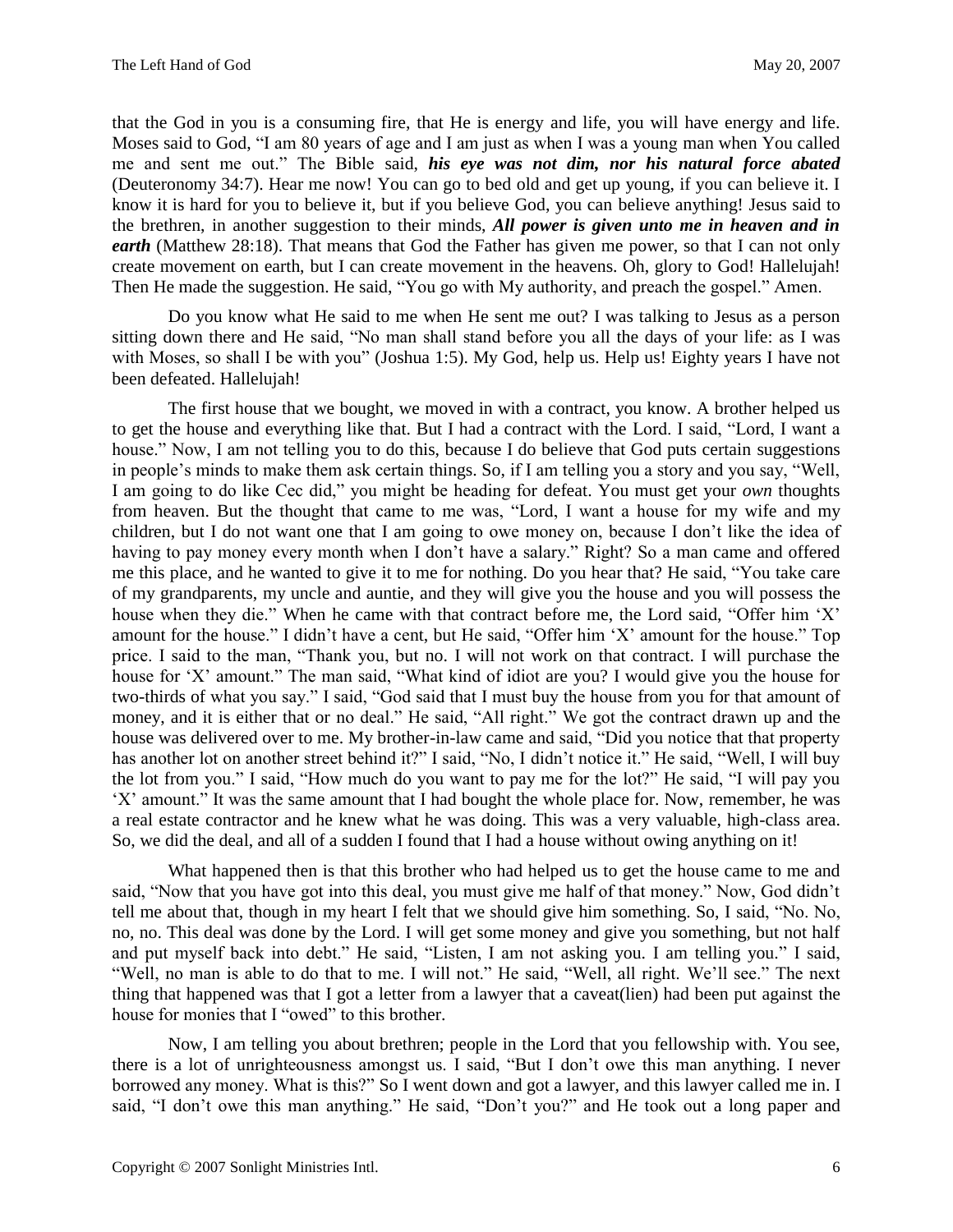handed it to me. He said, "This man has all this against your place. He has the dates and money owed right there."

For three years or more, the brother had been our best "donor." He was in a good position and he would give us an offering every month. He gave us his motorcycle, so we did the mission work on motorcycle, up and down over the hills and mountains of Jamaica. The man had put down on paper every tithe that he had given to the church and sued me for them. Amen. Now, to you that probably looks like defeat, right? Remember, God said He was going to give us this place. I don't know if you read in your Bible, but He says you will get a hundredfold with tribulation (Mark 10:30). Did you read that in your Bible? So then, what were we going to do? I went to the lawyers and I said, "Well, you have a good case." You know, this man gave it to the church; he shouldn't be able to do that. But then the Lord said to me, "If your brother would take you to the law to get your coat, give him the cloak also" (Matthew 5:40). Give him more than what he is asking for! So what did I do? I said to the lawyer, "Give it to him. No case." The lawyer said, "But you can win this case." I said, "No court for me. I have been in the court house for many years, working as Assistant Prosecutor, and I happen to know that no judge is going to look at this kind of money given to a minister as just for nothing. If this man says this is so, the first thing the judge is going to find out is, 'Did you get this money?' and I will say 'Yes.' Ho ho ho, he is going to give him the case anyhow." So I gave him the property. The wife and kids, we were small enough that we could all fit in a little Morris Minor. You people don't know anything about those, but you see those little cars that they make now? The little ones that look like a box? It was something like that. The whole family with all our earthly goods fit in that car with bedding and everything on top of the car, and children piled up with bundles on them. We said goodbye to the house and we left. While we were going on down the road, tears began to run down my wife's face, and the Lord spoke and said, "Don't worry. I will give you ten times more than this." Amen.

"No man shall stand before you all the days of your life." It doesn't mean that you are going to take all the properties around here. It means that you have to walk in the Word of God and in the Spirit of God.

So He said, then, that in the last days there would be a people who will come, upon whom He will pour out His Spirit. Now, what I saw here is temples. You start to sing, "I exalt Thee." You must now exalt Jesus Christ to be King of your heart. No more will your own mind govern your activities, but the Spirit of God will begin to govern your activities. The Spirit of God will say, "Get up. Get some exercise." Or maybe, "Time to lay down." You want to work all night but He may say, "Time to lay down" or, "Time to get up." That is because you gave Him that temple, and He must be LORD inside that temple; not just Lord Jesus Christ for everybody, but Lord Jesus Christ for my temple. Bless God Almighty. Amen.

Give Him your legs. Give Him your joints. Do you know why I am talking about that? Joints start paining. Amen. My knee joint hurt so much that I could not sleep. I went to the doctor. The doctor said, "Arthritis!" Amen. But hear this one now! When I get up to preach, there is no pain in the joints. There are no paining joints! (Brother duCille hops across the platform.) Something is wrong! Don't you think so, brother? Something is wrong! That paining joint is in my mind. Now, let's put it the other way. You have the mind and you should have healed that joint by the mind because the mind says to get up and preach, and your joint is obeying. The joint is obeying! Do you understand me, brethren? Please try to understand. Your body is obeying your mind. If your mind tells you that you are 90 years of age, no matter how young you are, you are going to get to be 90 pretty quick! Hallelujah!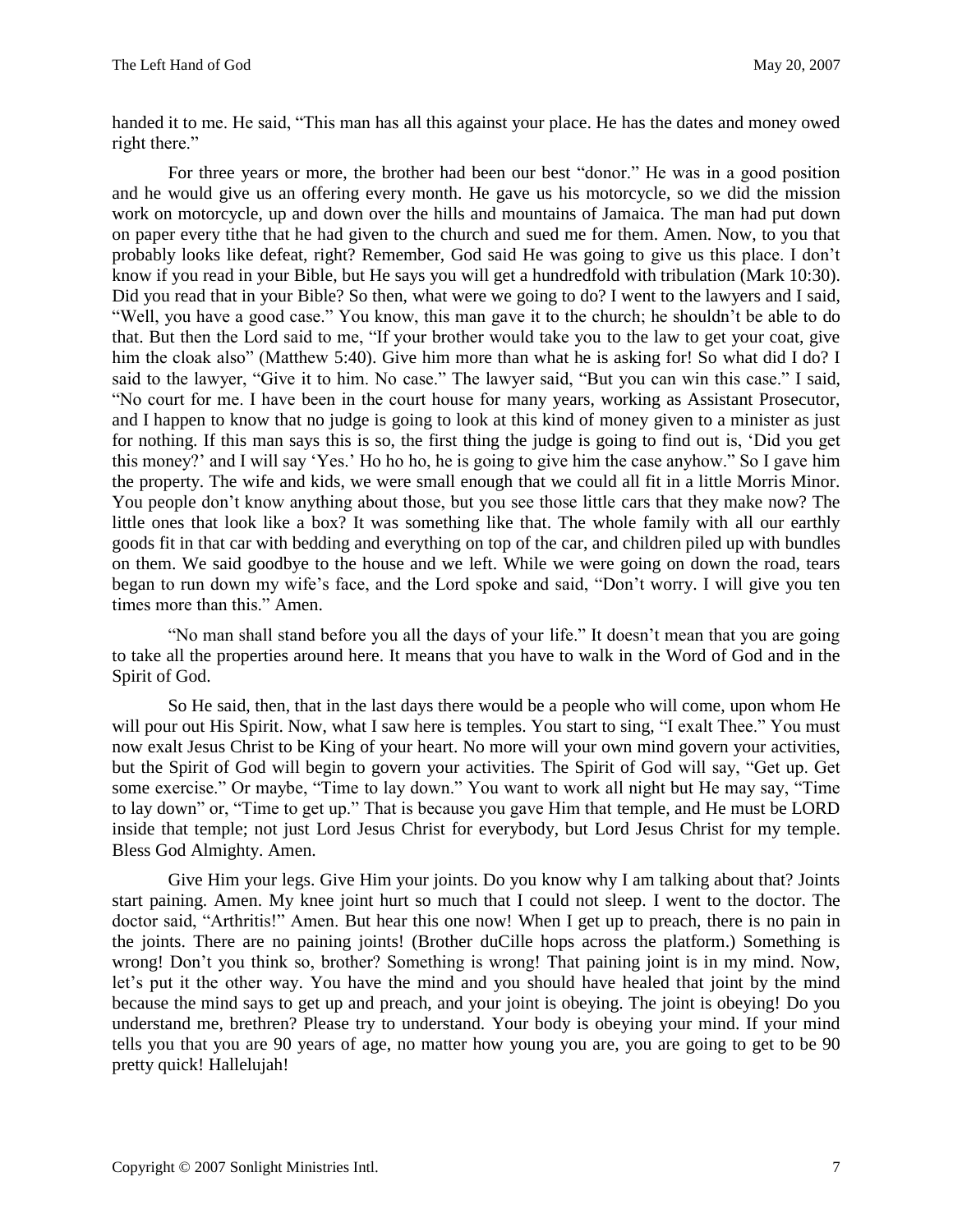Let us become supernatural people. For God's sake brethren, let us BE SUPERNATURAL. We are not natural! Let us not slip into the natural. Let us ARISE out of the natural, INTO the supernatural, because this is the anointing that God says, "He will pour out His Spirit upon ALL flesh, and your sons and your daughters…" (Joel 2:28). You notice He said that old men are going to behave like young men. Didn't He say that? This is what He is talking about!

There is a ministry of God in each person. Like how my whole body is ministering, now my knees have to start ministering. Amen. My knees have to minister because it is time to minister. It is time to stand up and minister for hours and to preach without having any disruption or failure. LET US ARISE!

Get up in the morning and say, "Jesus, I exalt You to be King over my body today." Amen. Now, you say to yourself, "But what if I sin or if I do wrong?" "If any man sin…" Come on, now, "If the beautiful, righteous people sin…" Did he say that? He said, "If ANY MAN sin, you have an advocate with the Father, Jesus Christ the righteous" (I John 2:1). Let's put it another way. If anyone gets dirty, there is a washerwoman standing beside you that is ready to clean you up. Oh, yes! Amen.

Jesus Christ died in order that you should not sin. That we all understand. He died to prevent you from sinning, and we all understand that. But, BUT, I know you! I know your weakness and that you are going to sin. But IF you sin, you have an advocate with the Father, who is ready to forgive you of all sins, so that when you walked through the door this morning, you should have had no sin. You should have already asked the advocate to clean you up. But if you didn't ask the advocate then, you still have the right and the opportunity to ask the advocate any time you want. "Clean me up, Jesus!" Amen. "Set me free, Jesus!" Amen. He said that deliverance will be let loose. Deliverance will be let loose in the whole earth (Joel 2:32). Hallelujah!

I tell you, as I sat down there, He brought a song and the song is, "I am the Lord that healeth thee" (Exodus 15:26). I see all the spiritual diseases, and He is saying, "I am the Lord that healeth thee." There is nothing that you have done that is too bad for Jesus Christ to deliver you and to set you free, to heal you right now and to make you just as if you had never sinned. Now, that is the great part about it.

I see you do something wrong, and I hold you up in my mind, thinking, "You are unrighteous. Hmmm," but I say, "Hello. Praise God. God bless you!" But still, I have it in my mind, "You are unrighteous." I can't get away from it. But guess what happened? You were delivered long ago. Amen. "I AM the Lord that healeth thee," and as we sing, "I AM the Lord that healeth thee," you can see the healing power of God coming down. Let's turn our Bibles to Acts, and we are going to see where Peter quoted this very scripture. Why did Peter quote it? Just so you would feel, "That is gone, then. That is finished and done with because Peter said that it is finished"? Now, let's go back a moment. The Holy Ghost came down on them and Peter got up to preach. He was totally in the Spirit. Acts 2:15, *For these are not drunken, as ye suppose, seeing it is but the third hour of the day. 16But this is that which was spoken by the prophet Joel; 17And it shall come to pass in the last days, saith God, I will pour out of my Spirit upon all flesh: and your sons and your daughters shall prophesy, and your young men shall see visions, and your old men shall dream dreams: <sup>18</sup>And on my servants and on my handmaidens I will pour out in those days of my Spirit; and they shall prophesy.* 

Now, with the pouring out of the Spirit, there is a beginning and there is an ending. So then, at the beginning of the pouring out, you have the former rain but in the last days you have the latter rain. In the beginning of the planting season you had the rain and then again at the time of harvest you have another rain for the ripening of the grain.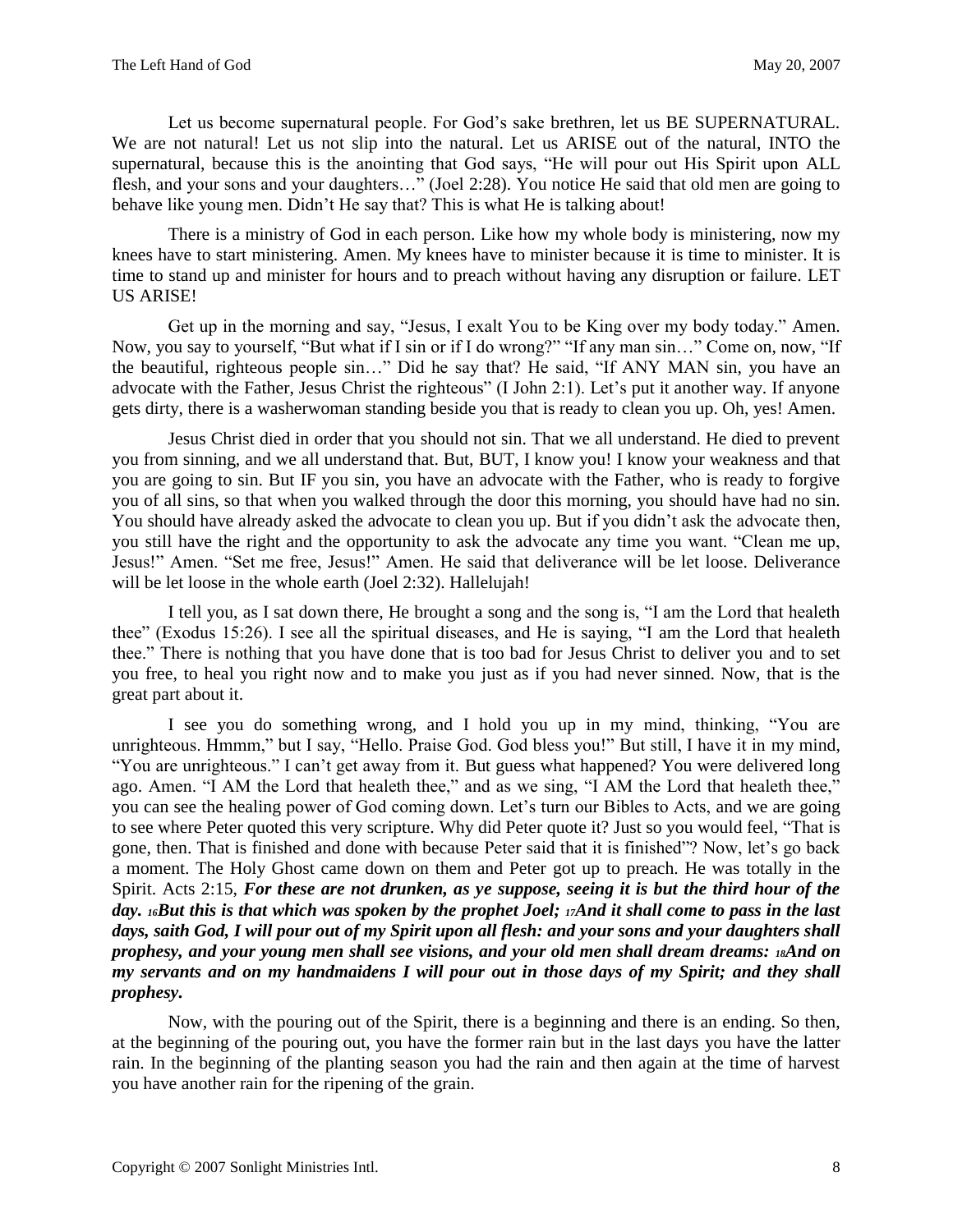*<sup>19</sup>And I will shew wonders in heaven above, and signs in the earth beneath; blood, and fire, and vapour of smoke: -* but look at this, there was no blood. When the Holy Ghost fell at Pentecost, was there any blood? No, the blood comes afterward. Don't you see what is happening? That was the beginning and this is going to be the ending. So when Peter said there would be "blood, and fire, and vapour of smoke," as Joel said, he was only quoting Joel. But it was only part of the prophecy that had begun to be poured out.

Now, at that time, the Roman power was ruling and that power has developed; do you think we are still having the Roman power? Everything we have is Roman, including our language. Everything we have is Roman, Roman, Roman. Both English and Spanish - Roman. Everything is Roman. German - Roman. Italian - Roman. Europe - all Roman. Amen. So, the Roman power that created this problem, this debacle, this horrible condition, is gaining, is coming to its fullness. What God said was that He is preparing a people to deal with it, this Roman-ness, in our time! So, we are not only going to deal with the situation in the natural, but also in the spiritual.

Now, the spiritual is first, and we, the people of God, are going to have to get that in our minds and in our hearts and then out there. You cannot expect to minister to the earth unless you minister to **your** earth first. Are you with me? So, what God is saying is that this time, the second pouring out of His Spirit, or the last pouring out of His Spirit, is going to take over and overcome the world. Brethren, He said that the last enemy that shall be overcome is death (I Corinthians 15:26)! Do you think you are going to overcome death? Do you think you are going to get to the point where they can't kill you again? Amen. In order to overcome death, you have to prove it. Now, Peter, how are you going to prove that you are immortal?

**Peter:** A) If I don't die, or B) If I die and I resurrect.

**Cecil duCille:** No, if you don't die, you will never prove it. You wouldn't convince me that you are immortal if I could stick you with a knife and you hollered. Amen. The only way to prove that you are immortal is to let them kill you, and then you come back and say, "Well, I told you." Come on, you tell me. This is what God is training you for. That is why he said that you must not fear death. You must come to the point where you have overcome death (Revelation 2:10), and you laugh death in the face. "Come, I dare you to kill me." Jesus said, "If you kill Me, I will rise again on the third day" (John 2:19-20). They didn't believe, but guess what? They went to Pilate and said, "Give us a guard. Give us some human beings with weapons and let us stand guard over that tomb, because this deceiver, His people are going to come and seize His body and then proclaim that He is resurrected" (Matthew 27:63-66). Brethren, that was the very thing that proved the resurrection to them, because they had their guard there. When Jesus resurrected, many men, including Pilate and all those, accepted Jesus as the Son of God. As a matter of a fact, the centurion stood up there, and when he saw the Man - he had seen many men die - but when he saw this Man, he said, "Truly, that is the Son of God" (Matthew 27:54, Mark 15:39, Luke 23:47). Amen. He knew nothing about God. As a matter of a fact, he said the "Son of Zeus." He didn't know anything about Elohim. He said "Zeus." But it turns out that God is not finished with this people. He wants a whole group of people all over the world that will resurrect before the sinners and say, "I told you!" BUT you have to come to the point in your mind and in your consciousness where you can rejoice in the fact that they will kill you. Amen. AMEN. You must come to the point where you REJOICE in your heart, "Man, I am going to show them a thing today that they have never seen before. KILL ME! And in three and a half days I am going to rise up and go back to the courthouse, and say, 'REMEMBER ME?'" Amen. This is what the scripture is speaking about. He said, *The sun shall be turned into darkness, and the moon into blood, before the great and the terrible day of the LORD come* (Joel 2:31).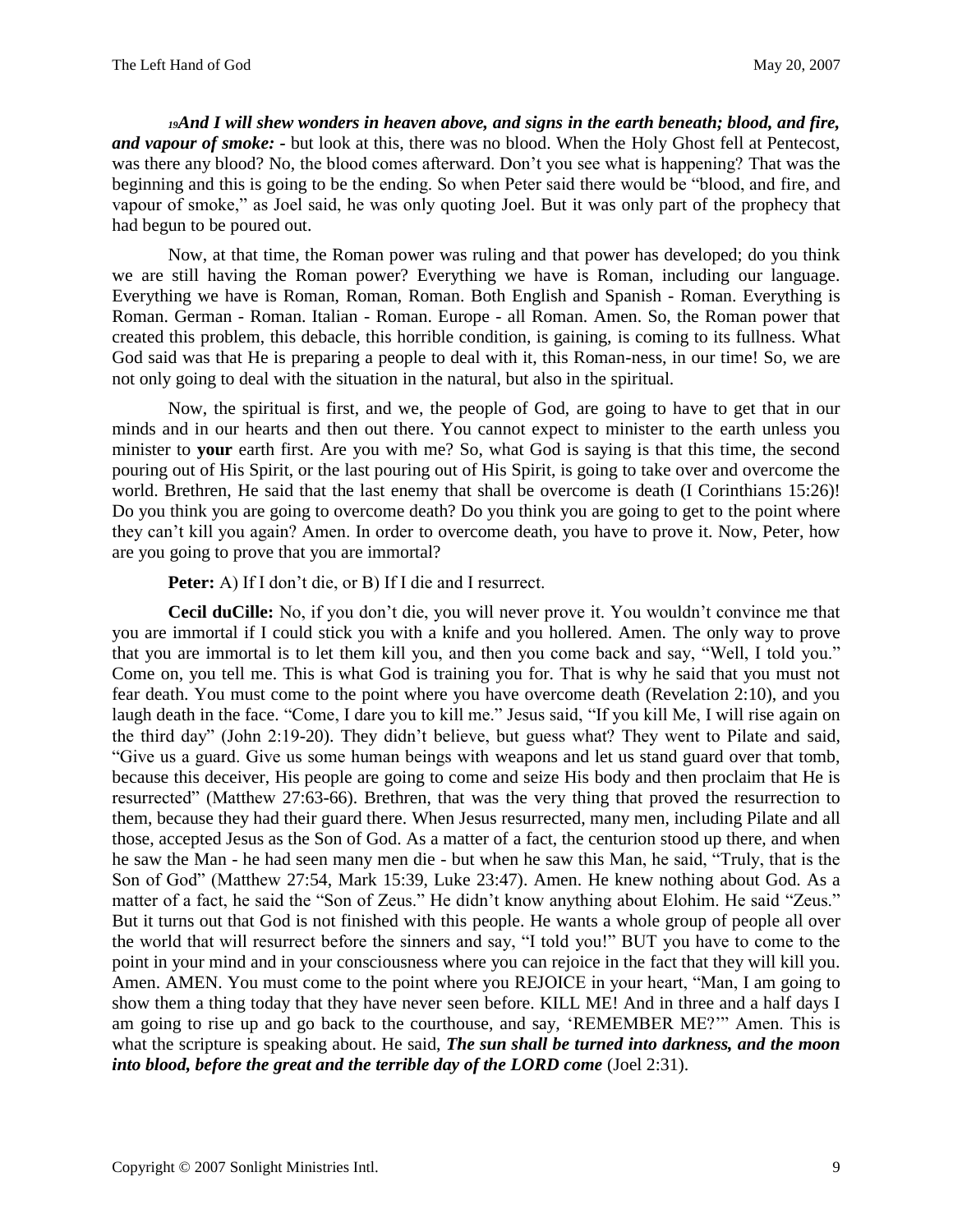S-U-N, S-O-N. Hear me now. S-U-N, S-O-N. The SU-N got dark when the S-O-N died. Caleb, do you understand the difference between the S-U-N and the S-O-N? (Yes.) There you are! So, when the S-O-N-*S*, that means more than one, right? All of us! When the SONS die the S-U-N will get dark.

Now, let me tell you when it is going to happen and then you are going to kick me out of this place. Turn your Bibles to Matthew 24:29. What does it say? *Immediately after the tribulation of those days shall the* S-U-N *be darkened, and the moon shall not give her light, and the stars,* S-O-N-S… Come on, are you with me? …*shall fall from heaven, and the powers of the heavens shall be shaken: <sup>30</sup>And then shall appear the sign of the Son,* S-O-N, *of man in heaven: and then shall all the tribes of the earth mourn, and they shall see the Son of man coming in the clouds of heaven*  with power and great glory. Amen. What it means is that the Christ that you have in you now will take over this body and blaze His glory out upon the people of this world, and they will no longer see you as whatever they call you. They will see you as Christ Jesus walking the earth. Of course, you noticed that it said the S-o-n will come from heaven. Are you with me? The Son of God will come from heaven, and when He appears, we will appear. Do you see how scriptures can be put together? The scriptures say that when He shall appear, then shall we also appear, because we will be like Him (Matthew 24:30, I John 3:2). They didn't know us before. You are not appearing now. You are covered up with clouds, the cloud of your flesh. It is a covering! It is a cloud that is covering who you really are, but there is going to be a breaking loose. Oh! Glory to God!

Do you know something? When a demon spirit sees you, what do you think he sees? For instance, when you resist him and he flees from you, why does he flee from you? They flee because the energy and the light of Jesus that is hidden in you which is covered up with a lot of flesh breaks through in its Glory. Many places in the scripture God calls it clouds. Did the scripture tell you that He will appear in clouds? But it said clouds of glory. That means that the saints are the clouds that are covering Him. Jesus is being covered up now by those of us who have Christ in us. We are like a cloud that covers the sun. We are covering Him. People don't see Jesus when they see you walking down the street. They see man. They see woman. Do you understand?

God is saying, *Immediately after the tribulation…* The problem that I have is that I don't know what *immediately* means in the scripture. God said that out of the Euphrates shall come the four angels of destruction to destroy the earth (Revelation 9:14). We will go into that detail a little more tomorrow, if God is willing. But please, let us get our minds into the things of God so that we can see clearly what is happening out there. Out of the Euphrates will come four angels, the first is one of murder and destruction (Revelation 9:21). Revelation 7:1 says that there were *four angels standing on the four corners of the earth.* Amen. *Four angels standing on the four corners of the earth* waiting for the signal to destroy, and then the fifth angel rose up. What blesses me is that the scripture is so accurate. Amen? Angels generally come down, right? These angels come up. That means that they are human messengers of God, rising up in the Spirit. This one angel, the fifth angel - five is the number of the 5-fold ministry – will rise up and say, "Don't hurt the earth, don't touch the sea, don't touch the grass, the little Christians out there. Don't touch anything *till we have sealed the servants of our God in their foreheads*" (Revelation 7:3). Oh, yes!

Don't you see? Can't you see with me that God is doing something to your mind? You don't think like you used to think any more. You want God now. You are part of this God-flow. God is flowing through the earth. There is part of this resurrection Spirit, the I AM - the resurrection Spirit of the Living God is rising up in His people. Hallelujah! There is a resurrection going on. You are being anointed in your forehead.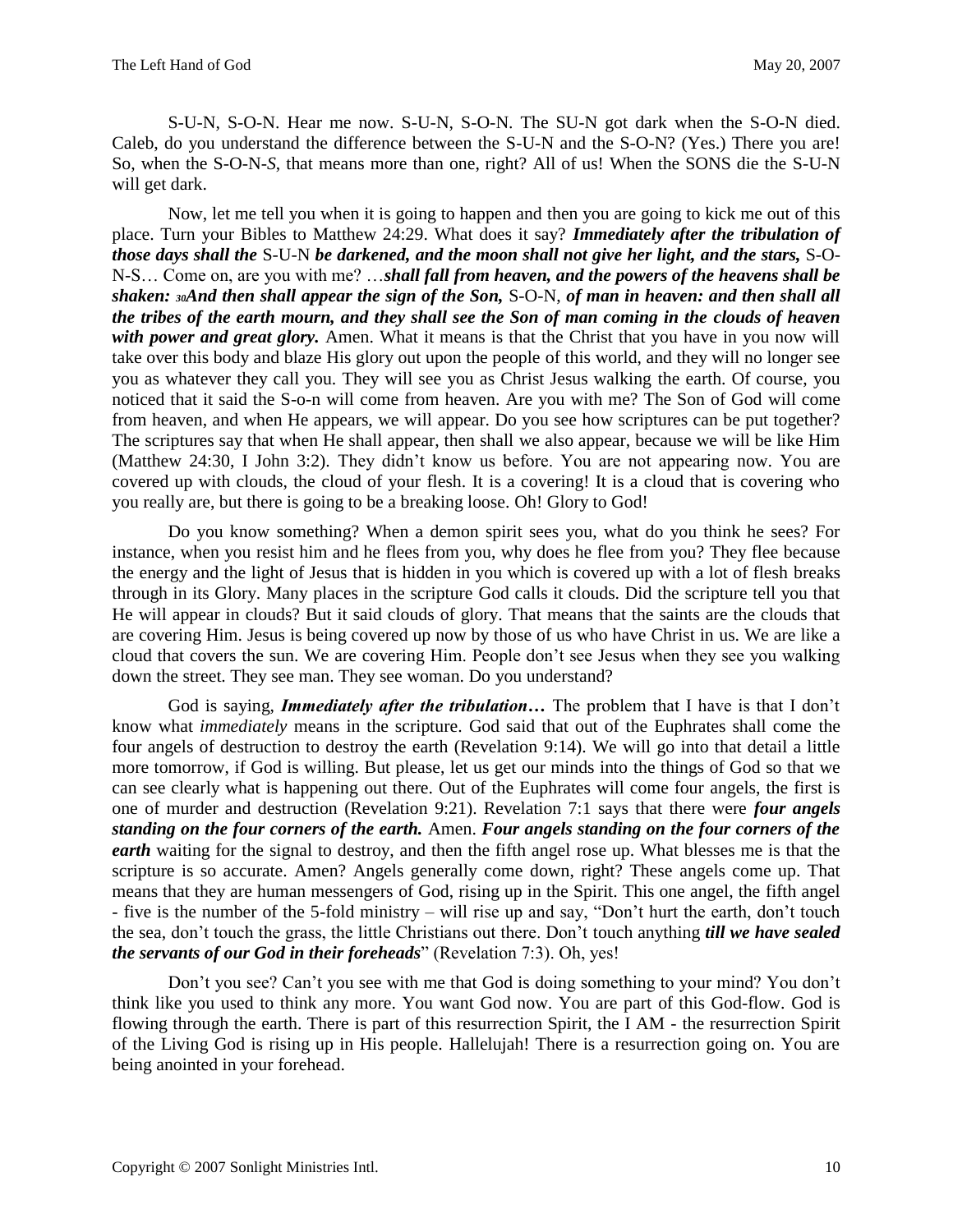Stop thinking about marriage. STOP THINKING ABOUT MARRIAGE. All that will come. You know, all that will come. If God wants you to be married, He will get you married. You don't have to worry about it. "Is it Tom? Is it Harry? Is it Jane? Is it him? Is it her?" Oh, may God help us. Your mind must be concentrated upon God and when your mind is concentrated upon God, ALL THINGS come. Oh, they come to you. You don't have to go seeking them.

Don't you see what I am trying to say to you? RISE UP CHURCH! RISE UP! Rise up, church, rise up! Command the resurrection. Don't consider your weakness, your sin and your fleshy desires. These are the things you overcome by the command from your mind. Do you understand me? Function in your human capacity. Do what you have to do. Amen. That doesn't bother the Son of God. It says, *Whosoever is born of God doth not commit sin* (I John 3:9). I don't expect any one of you to commit sin. I expect you are going to sin, but I don't expect you to commit sin. Amen? When I bump my toe and fall down, do you say that I laid down? When a man lays down, he does it willfully. When you bump your toe and you drop on your nose, you get up quickly, and think, "I didn't plan that! That wasn't part of the plan." So, sons of God are not sinners!

If you sin habitually, you are not a son of God! So, how do you come from being not a son of God to being a son of God? Command it. "In the name of Jesus Christ, let my sins be forgiven. Let the Spirit of the living God sanctify my soul. Let God come in where the devil has made an in-road and hurt me. I am against the works of darkness that have taken over me! I command the heavens!"

When Jesus was standing before the High Priest, the High Priest said to Him, "Are you the Son of God?" Jesus did not answer. He said, "I command you in the name of …" He did not say Zeus. He said, "I command you in the name of Elohim" (Mark 5:7). He might have used Elohim or he might have used El Shaddai. But he said, "I command you by the Most High God, *are you the Son of God?*" Jesus had to answer. He HAD to answer. The sinner-man commanded God to speak to him. Because he used the name of Father God, Jesus Christ said, "Thou sayest." In other words, "So it is." Amen.

You have the power to command deliverance. One scripture said, "I command deliverance for Jacob" (Psalm 44:4). You command deliverance. Whatever the malady is, **YOU MUST COMMAND DELIVERANCE**! Whatever the trouble is… I saw it here: disease, sickness, spiritual disease in the Body, and the LORD said, "I AM the LORD that healeth thee… He sent His Word and healed our disease, I AM the LORD that healeth thee."

Not one sick person must go through that door, and we are talking about spiritual sickness, which is the worst kind of sickness! "I AM the LORD that healeth thee," saith the Lord God to this congregation. "I AM your God. You shall have no other God beside Me. I command your deliverance. I command your healing. Whatever the problem was, I am going to fix your life."

We have no right to be sick. I am talking about spiritual sickness, because natural sickness is something much less than spiritual sickness. Spiritual sickness cures natural sickness. I have seen every disease healed in my life that I know of. I have seen AIDS healed. Oh yes, right in Illinois here, I have seen AIDS healed. I have seen every disease healed. I have seen broken bones healed. Amen. The X-ray showed bones broken - prayer - then X-ray and NO bones broken. So, that is simple for God.

Please get into the state of mind, get into the state of mind, GET INTO THE STATE OF MIND! Somebody says, "Boy, he is gone. He is now preaching MIND there." I am telling you, God made the mind as the controller of the soul. The mind tells the foot to move and the foot has to move because the mind controls the body. Amen. They are talking about nerves and whatever else to send the message to the brain and the brain sends the message... I don't even see it that way. It is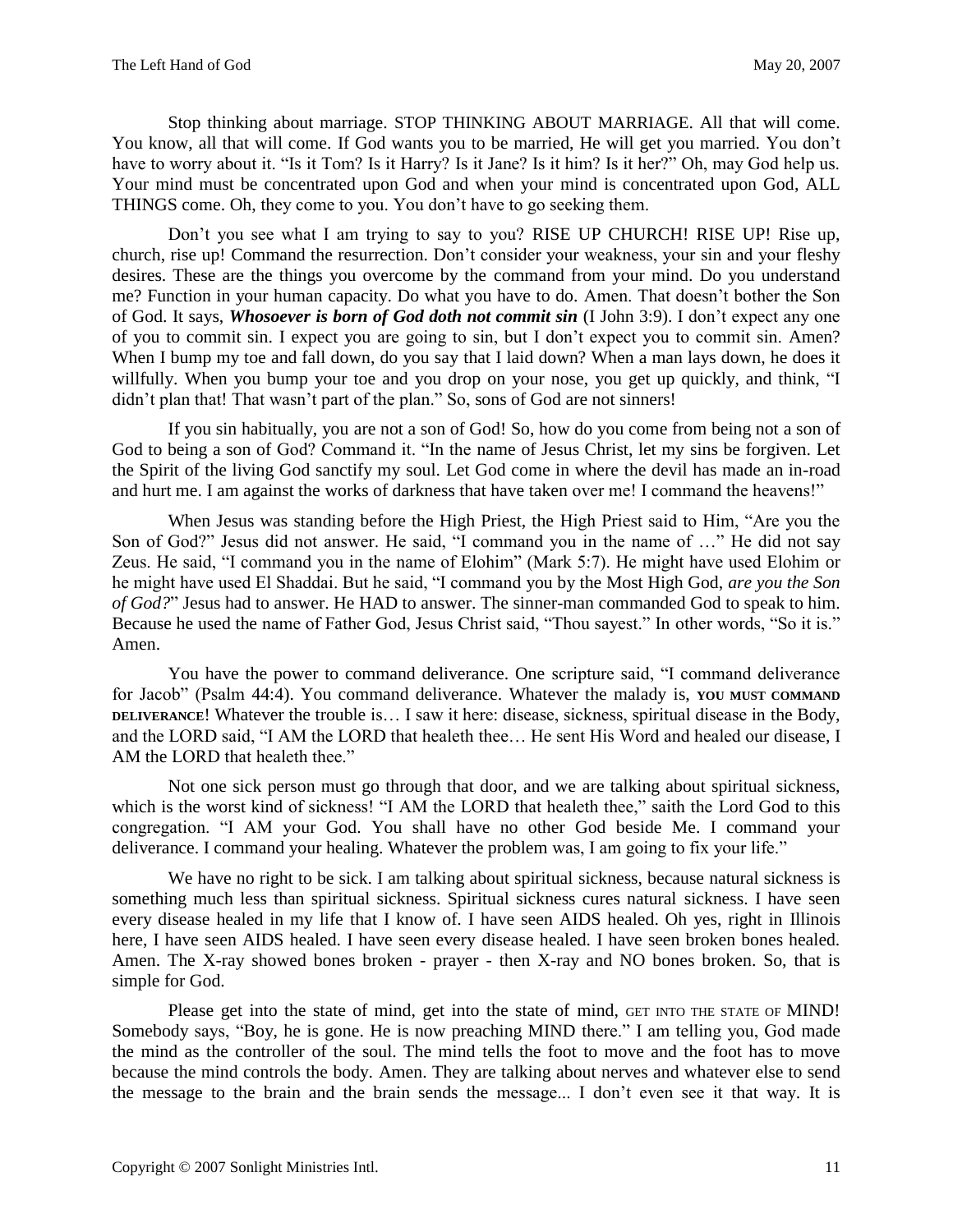something supernatural. It is something supernatural that the body works as soon as the mind says, "Do that." And if that is the case, you had better begin to take care of your mind.

Let me tell you something. I am going to tell you some secrets. When you begin to study the mind in the occult, the first stage that the Rosicrucian goes through is that he must use his mind to move a piece of paper around a saucer. Now, you can't tell me that there are any nerve attachments from the mind to that paper. It is absolutely a spiritual operation. He moves the paper around and he passes the first stage in Rosicrucianism and then he goes on studying other things. But you know, he finds out that he comes to a stage where he can't move a child of God. Amen. He can't cause a child of God to do what he wants him to do, but he could cause other people to do it. Hallelujah!

Now, God is saying to you, *Keep thy heart with all diligence* (Proverbs 4:23). What do you think your heart is? It is the conclusion of the whole soul. The mind is the head of the soul. *…for out of it are the issues of life.* Hallelujah! BEGIN TO THINK OF GOD!

Many years ago I saw something happen down in West Palm Beach. In those days, we had churches all over Florida. West Palm Beach was a very big, strong group. There was a Jewish brother in the group, and there was a sister in the group who wanted to have a short-cut into God. Have you ever met anybody who wanted a short-cut into God? Amen. You want to be righteous, but you want to have a short-cut into God, and this man knew the Word of God well. He knew well that there was a short-cut into God.

Does anybody else here believe that there is a shortcut into God? Instead of going around and struggling with this and that and the other, you just go and get your mind into God, into Christ. So, he told the sister to begin to call upon the name of Yeshua, to call Him, call Jesus, and if she kept calling Jesus long enough, He would come.

Now, I am telling you that this is **not** the way to do it. This is not the way to do it, but I'm telling you what happens. Just as the High Priest commanded Jesus, "I adjure thee by the Most High God, Jehovah, are You the Christ?" This woman began to call Jesus. She said, "Jesus. Jesus." You know what hysteria is? She was kind of God-hysterical after half a day calling, "Jesus," and she got so bad that she couldn't stop. She couldn't do anything, but say, "Jesus. Jesus. Jesus." By the time it was the second day, her husband was troubled, because she had gone, like, out of her mind. She wanted Jesus. And as she continued to call, her husband called us and told us that his wife had gone over the deep end and she was just calling, "Jesus," so he didn't know what to do. He asked her to sit beside him and watch television. He was thinking that would help her, but she sat down there looking at the television, and said, "Jesus. Jesus. Jesus."

She told me that she didn't see what was on the television, but that she saw Jesus stand up behind the television, and He beckoned to her to come. So she got up, and when she got up, she looked back and she saw herself sitting in the chair and she went behind to Jesus and talked with Him. I won't go into details of some of the things that Jesus told her, but she got back into her body and sat downwith her husband. After a bit, he said, "All right, let's go to bed." When they went towards the bedroom, he went through the door and she got the notion that she could walk through the wall, so she went to the wall and, no problem, she went right through the wall. She said that when she was in the bedroom she looked at the bed and said to herself, "Hmmm. If I could go through the wall like that, then if I lie down on the bed, I am going to go through the bed." But then she said, "No." She was going to lie down on the bed, so she got ready and got into the bed. And sure enough, she laid on the bed. So, she woke up the next morning, and she said, "Well, last night, I came in here through the wall. I had better go this morning and try to walk through the wall again." Well, she got a RUDE awakening.